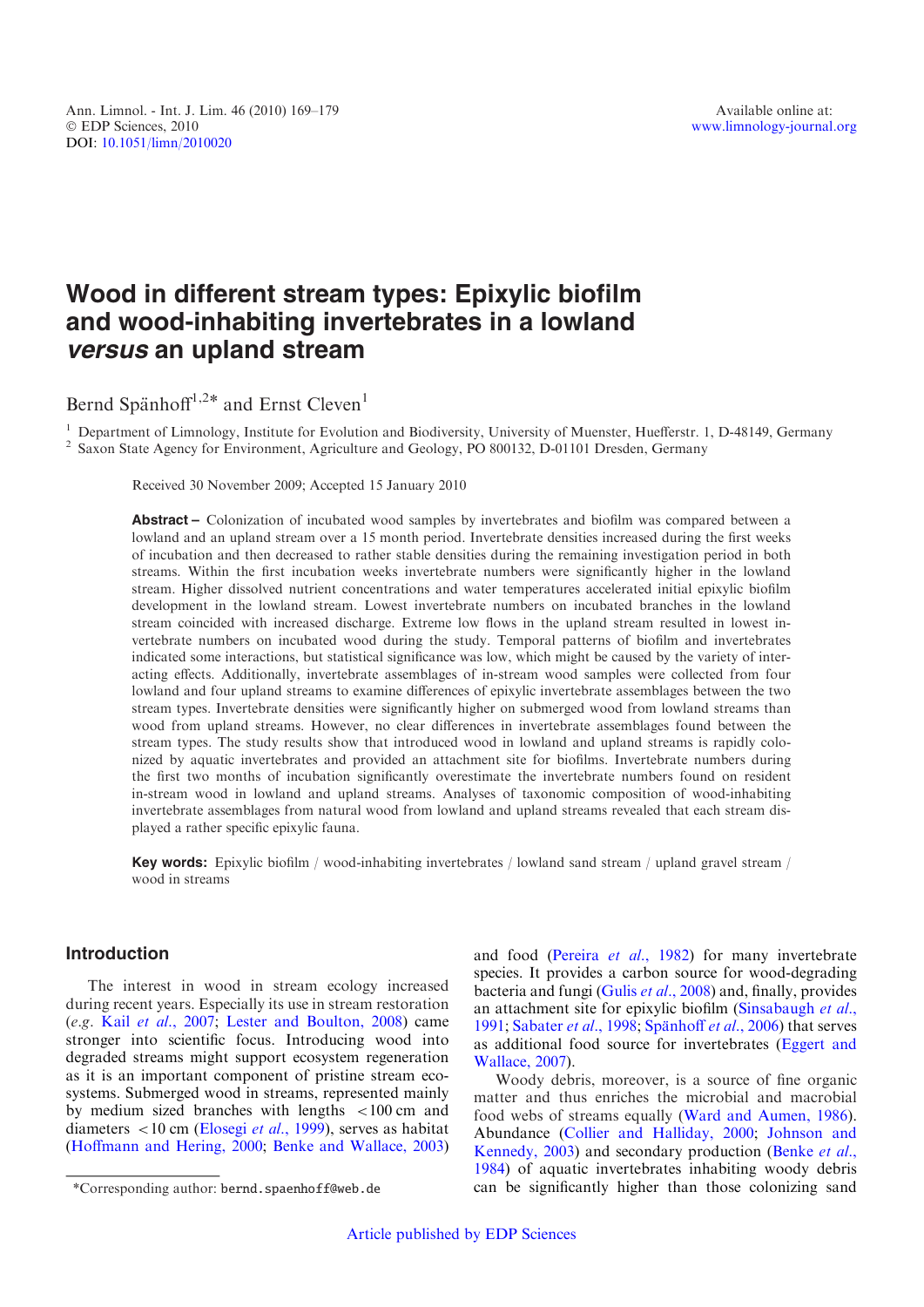and mud habitats. Furthermore, the standing stock of woody debris in forest streams can reach and sometimes exceed the standing stock of leaf litter [\(Magana and](#page-10-0) [Bretschko, 2003](#page-10-0)), stressing the importance of woody debris as a major carbon source [\(Elosegi](#page-9-0) et al., 2007). However, the importance of wood is more pronounced in sandy lowland streams dominated by unstable fine sediments compared to upland gravel streams with stable bed sediments ([Collier, 2004](#page-9-0)). Lowland sand and upland gravel streams differ in many physical properties like morphology, substrate stability, flow and hydraulics ([Giller](#page-9-0) [and Malmqvist, 1998](#page-9-0)). Thus, submerged branches represent stable habitats for invertebrates [\(Hax and Golladay,](#page-9-0) [1998](#page-9-0)) and primary producers ([Atkinson](#page-9-0) et al., 2008) in sandy lowland streams. In contrast, submerged wood is rather unstable and can be rapidly transported downstream or laterally to the floodplain in fast flowing upland streams with coarse bed sediments ([Webster](#page-10-0) *et al.*, 1999; [Millington and Sear, 2007](#page-10-0)).

The aim of the present study was to compare the colonization of experimentally submerged alder branches (Alnus glutinosa) by aquatic invertebrates and epixylic biofilms over a 15 month period in a sandy lowland stream as well as in a gravel upland stream. Sand substrates of lowland streams are mainly colonized by collector/ gatherers. Woody debris is often the only hard substrate in sandy lowland streams and therefore serves as preferred attachment site for algal biofilms, the main food of grazing invertebrates. In upland streams biofilm grow on gravel and cobble sediments surfaces providing the main food source for grazers. Leaf litter is only seasonally abundant in many streams and can be washed out rapidly by spates, especially when natural retention is low due to morphological degradation (e.g. incision and straigthening of streams). Thus, woody debris might be the only year-round available food source for shredders and other invertebrates feeding on CPOM. Due to the differences in substrate composition between the two stream types we expected higher maximum numbers of invertebrates and higher proportions of opportunistic sediment feeders on submerged wood in lowland streams, while grazers were expected to dominate epixylic assemblages in upland streams. Additionally, we expected faster epixylic biofilm growth on submerged branches in the sandy lowland stream due to the lower flow velocity and higher concentrations of dissolved nutrients.

To set the results of the incubation experiment into a wider ecological context, we collected in-stream woody debris once during fall from four sandy lowland and four gravel upland streams. The wood-inhabiting invertebrates of these streams had been investigated during spring in a previous study [\(Homermann, 2001](#page-10-0)). Wood samples were used to analyse the wood-inhabiting invertebrate fauna for general differences as well as to compare the fauna of experimentally submerged wood to natural wood samples that might had been submerged for several years and represents the resident epixylic invertebrate fauna.

## Material and methods

# Study sites

The incubation experiment was conducted in two streams in Northrhine-Westphalia, Germany ([Fig. 1](#page-2-0)). The Ladberger Muehlenbach (LMB) is a 3rd-order lowland stream (lat.  $52^{\circ}7'38''N$ , long.  $7^{\circ}52'48''E$ ). Its water is enriched with nutrient-rich drainage water from agricultural non-point sources. Riparian vegetation of the sampling site consists of black alder (Alnus glutinosa) and several oak species, mainly common oak (Quercus robur). The main substrate of the stream is sand with a mean grain size of 165 to  $270 \mu m$  depending on the sediment depth ([Cleven, 1999](#page-9-0)). The Loermecke (LOER) is a 3rd-order gravel stream in the upland region of the Sauerland (lat.  $51^{\circ}26'50''N$ , long.  $8^{\circ}22'15''E$ ). Its water is unpolluted by agricultural drainages, however, its upstream section flows through plantations of Norway spruce (Picea abies). The sampling site is bounded by natural deciduous tree vegetation dominated by black alder and willow species (Salix spp.). Both sampling sites displayed a rather nearto-natural channel morphology and riparian vegetation.

Concentrations of dissolved nutrients (nitrate, nitrite, ammonium, and ortho-phosphate) in water samples from the two study sites were analysed at every sampling date in the laboratory using common photometric analyses ([Cleven and Meyer, 2003](#page-9-0)); chlorophyll a was measured following [Nusch](#page-10-0) et al. (1999). Specific conductivity, pH, oxygen saturation, and concentrations of dissolved oxygen were measured at every sampling date in situ using transportable field probes (WTW Weilheim, Germany); flow velocities (min. and max.) near the branches by a "Mini air 2" flow meter. Data on physical parameters and water chemistry for the two streams are given in [Table I.](#page-2-0) Discharge regime of the two streams at the sampling sites was calculated by using data from nearby gauge stations ([Fig. 2\)](#page-4-0). These continuously measured data from the gauge stations were regressed with discharge measurements of each sampling date from the study sites.

To characterize resident wood-inhabiting invertebrate assemblages, samples of in-stream submerged branches were taken from four upland gravel streams (altitudes 220–400 m a.s.l.): Bieberbach (B), Große Schmalenau (S), Heve (H), Loermecke (L) and four lowland sand streams (altitudes  $50-80$  m a.s.l.): Vechte (V), Gauxbach (GX), Eltingmuehlenbach (E), and Gellenbach (GB) in fall 2001 ([Fig. 1](#page-2-0)). The sampling sites of the in-stream wood samples were chosen due to near-to-natural riparian vegetation and stream morphology. All sites were visually comparable to the two sites of the long-term incubation experiment (described before) in terms of flow velocity, sediment conditions and riparian vegetation.

#### Preparation of experimental substrata

Alder branches (Alnus glutinosa) were collected from a fallen tree that displayed no signs of advanced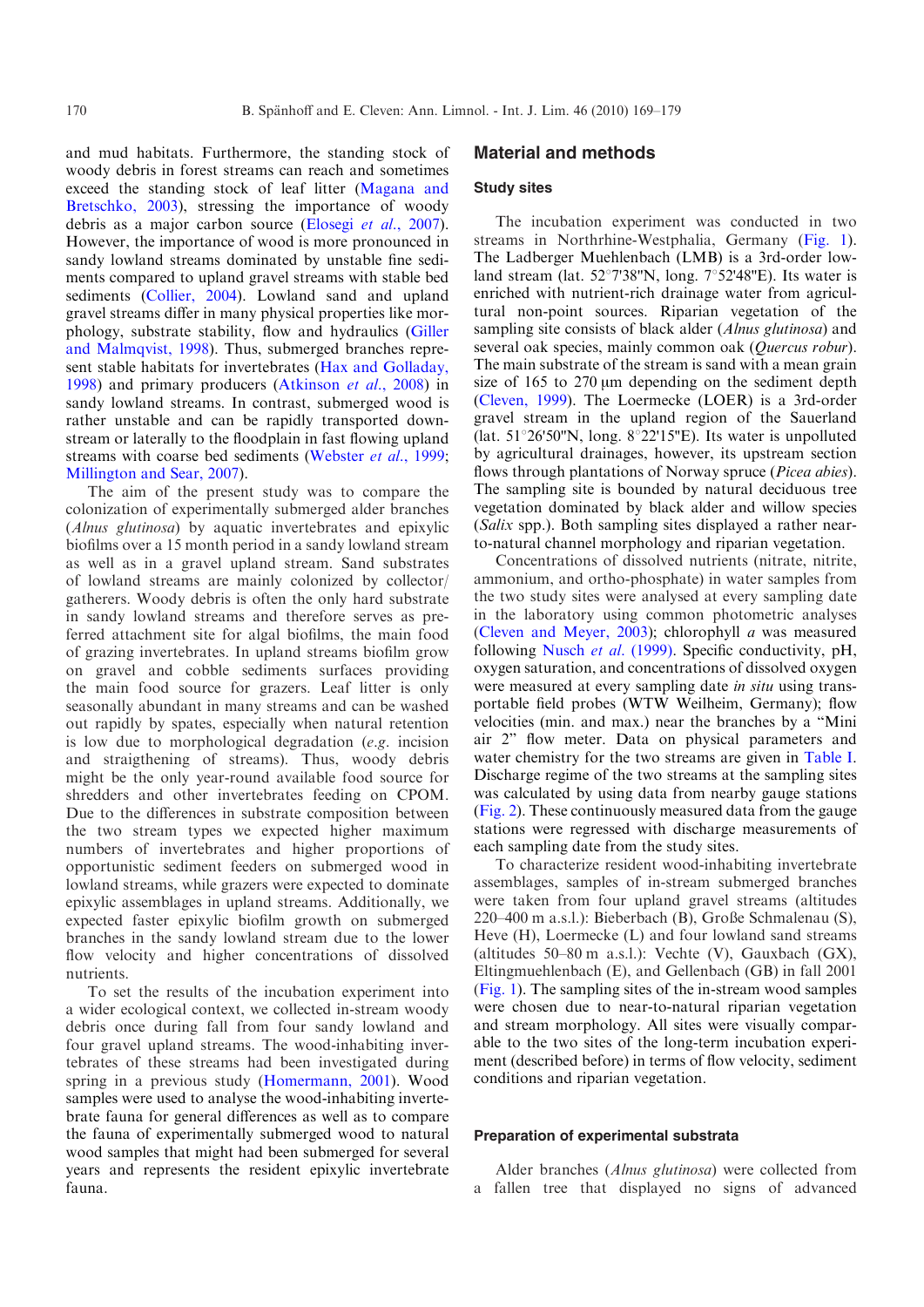<span id="page-2-0"></span>

Fig. 1. Study sites of the incubation experiment (open symbols) and in-stream wood samples (closed symbols) in Northrhine-Westphalia (NRW), Germany. The upland study sites (L) for the incubation experiment and in-stream wood samples were identical.  $(L = L$ oermecke,  $B = B$ ieberbach,  $H = Heve$ ,  $S = Gr$ oße Schmalenau,  $GX = Gaux$ bach,  $V = V$ echte,  $E = Eltingmuehlenbach$ ,  $GB = Gellenbach$ ).

Table I. Physical and chemical characteristics of water from the two streams during the study period (mean  $\pm$  SD are presented). Temperature was measured continuously by data logger and flow velocity (both min. and max.) near the wood samples. Grain size of sediments were analysed once  $(N=3)$ . All other parameters were measured at the sampling dates incl. the start day of the experiment  $(N=11)$ .

|                                            | Ladberger Muehlenbach | Loermecke      |  |
|--------------------------------------------|-----------------------|----------------|--|
| Discharge $(L.s^{-1})$                     | $271 + 133$           | $157 + 108$    |  |
| Flow velocity $\rm (cm.s^{-1})$            | $20 - 30$             | $30 - 100$     |  |
| Proportion of grain size $>1$ cm $(\% )$   | $0.3 + 0.1$           | $96.7 + 3.3$   |  |
| Temperature $(^{\circ}C)$                  | $0.2 - 25.2$          | $-0.5-19.2$    |  |
| Conductivity ( $\mu$ S.cm <sup>-1</sup> )  | $573 + 25$            | $107 + 27$     |  |
| pH                                         | $7.7 + 0.2$           | $7.2 + 0.3$    |  |
| Oxygen concentration (mg.L <sup>-1</sup> ) | $10.8 + 1.4$          | $11.4 + 1.2$   |  |
| Oxygen saturation $(\% )$                  | $83.7 + 29.4$         | $96.6 + 3.9$   |  |
| $NH_4-N$ (mg. $L^{-1}$ )                   | $0.10 + 0.08$         | $0.02 + 0.02$  |  |
| $NO_2-N$ (mg. L <sup>-1</sup> )            | $0.06 + 0.02$         | $0.01 + 0.005$ |  |
| $NO_3-N$ (mg. L <sup>-1</sup> )            | $7.37 + 2.29$         | $0.96 + 0.48$  |  |
| $PO_4$ -P (mg.L <sup>-1</sup> )            | $0.12 \pm 0.02$       | $0.02 + 0.01$  |  |
| Chlorophyll a $(\mu g.L^{-1})$             | $8.2 + 7.7$           | $1.1 + 0.5$    |  |

decomposition. Branches were trimmed to different lengths depending on the branch diameter to obtain equally sized surfaces. Mean length of the branches was 25.3 cm, mean diameter 5.0 cm and surface areas ranged from 336.6 to 558.3  $\text{cm}^2$  (calculated using the formula for cylinders). All branches were covered by a fissured bark.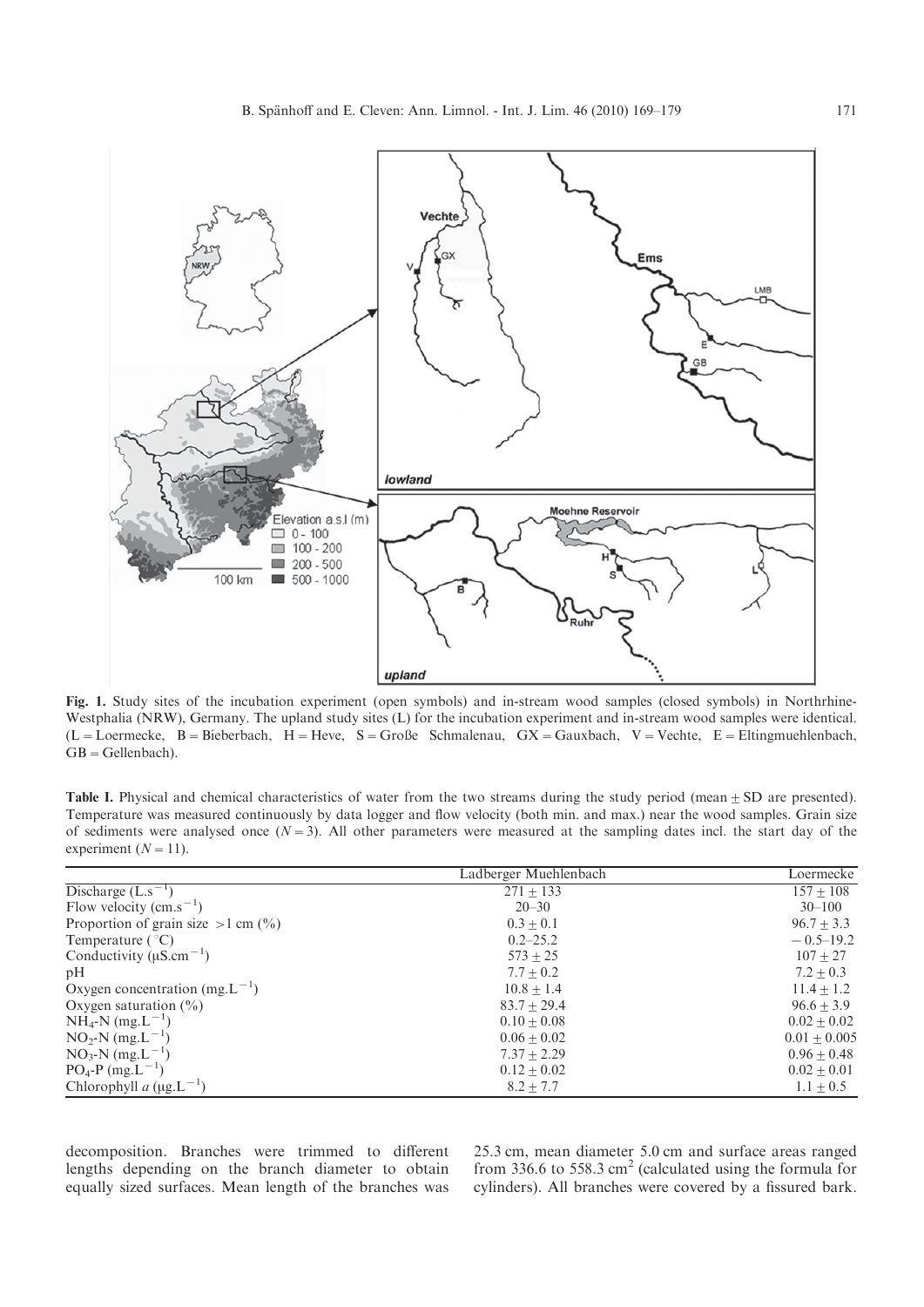Alder was chosen because it is the most common tree species along both stream channels; the use of a single wood species provided uniform start conditions.

Ten branches were fastened to metal rods using polyester threads. The wood bearing metal rod was fixed by a laboratory clamp horizontally to another metal rod forming a T-shaped construction. Overall, six constructions were placed every 15 to 20 m into the bed sediment of the streams until the tied branches lay on the sediment surface to enable invertebrate colonization by passive drift and active movement. The branches were incubated in a 100 m long section of the lowland stream (LMB) on 18 October 2000 and in the upland stream (Loermecke) two days later. Five replicates per stream were taken after 14, 34, 55, 83, 139, 202, 250, 320, 390, and 593 days of incubation.

## Sampling of biofilm components from incubated branches

Three replicates of the surface biofilm were taken per branch for chlorophyll a (chl a) and ATP analyses. Chl a was used to indicate algal biomass of the epixylic biofilm, whereas ATP has been used to indicate total biomass of microbial ([Golladay and Sinsabaugh, 1991](#page-9-0); [Sinsabaugh](#page-10-0) et al.[, 1991\)](#page-10-0). Each biofilm subsample was scraped from an area of  $2 \text{ cm}^2$  using a scalpel. Extraction of chl *a* was performed by the hot ethanolic extraction method following [Nusch \(1999\)](#page-10-0). ATP analyses were performed with test kits (ConCell, Nettetal, Germany) as described in Spänhoff et al. (2006).

#### Sampling of invertebrates

Five branches were collected at random from different fixing device constructions at each sampling date by cutting the fastening thread. Each branch was collected in a sampling net (mesh size  $63 \mu m$ ), which was held behind the branch to catch drifting invertebrates and fine particulate matter washed from the branch surface. Branch and the content of the sampling net were collected in a freeze bag filled with stream water and taken to the laboratory. There, each branch was carefully washed several times under a forced water jet into a sieve  $(63 \mu m \text{ mesh size})$ to collect the wood-inhabiting invertebrates. These were picked from the sieve and preserved in 70% ethanol. The remaining fine particulate matter (FPM) was preserved in 98% ethanol, and smaller invertebrates were sorted out from the FPM under a stereomicroscope at  $16\times$  to  $40\times$  magnification. The branches were inspected also under a stereomicroscope to detect remaining invertebrates. Mainly invertebrates that build fixed retreatments on wood surfaces (some chironomids, Lype spp., Hydropsyche spp.) were found. The proportion of functional feeding groups was calculated for the invertebrate assemblage of both sampling sites for each sampling date according to [Schmedtje and Colling \(1996\)](#page-10-0).

Naturally submerged wood was collected by cutting pieces of 30–40 cm length underwater from submerged branches using a branch shear. A sweep net  $(63 \mu m \text{ mesh})$ was held behind the wood samples to catch drifting invertebrates. Each sample was carefully put in a stream water filled freeze bag and transferred to the laboratory for further processing. Sampling of invertebrates was identically performed as described before for the incubated wood samples. Prior to finally collect wood-boring invertebrates, length and diameter of each branch were measured to calculate the surface area and a small slice (whole stick diameter, ca. 3–5 cm length) was cut off for analysing the density of wood as a measure of its decay stage according to Spänhoff et al.  $(2001)$ . Decay stage might be an important factor for specialized xylophagous invertebrate species. The rest of the branch was examined for wood-boring invertebrates by carefully crumbling the wood using a knife and forceps. All invertebrates were identified to the lowest possible taxonomic level, mainly genus or species, except oligochaets and chironomids that were identified to family or tribus level.

#### Statistical analyses

Data of chl a and ATP were square-root-transformed to obtain normal distributions. Invertebrate abundances were extrapolated to squaremeter using the surface area of each particular branch and log10-transformed to obtain normal distribution for statistical analysis. Invertebrate assemblages and concentrations of biofilm parameters of incubated branches were tested for significant differences between sampling dates in each stream and for the effect of stream type as well as the interactive effect of the two factors by a multivariate general linear model. Fixed factors were stream type and days of incubation. Student-Newman-Keuls (SNK) post-hoc tests were used to detect significant differences between sampling days for invertebrates and biofilm parameters. Statistical analyses were performed using SPSS 11.5 software. Faunal differences between all incubated wood samples were analysed by a detrended component analysis (DCA) using the software Canoco for Windows 4.5.

Invertebrate assemblages of naturally submerged instream wood were also analysed by a detrended component analysis (DCA) with downweighting of rare species. Differences between abundances of epixylic invertebrates from the two stream types (lowland vs. upland) were analysed by an independent samples T-test.

To compare epixylic invertebrate numbers of incubated vs. in-stream wood, we grouped the invertebrate abundances of the first three (days 14, 34, 55) and last three (days 320, 390, 593) sampling dates of the incubation experiment into "early" and "late" colonization stages. These two stages were analysed together with all samples of the in-stream wood by an univariate ANOVA with invertebrate abundances as dependent variable and stream type and stage of colonization ("early", "late" for incubated and "old" for in-stream wood) as fixed factors.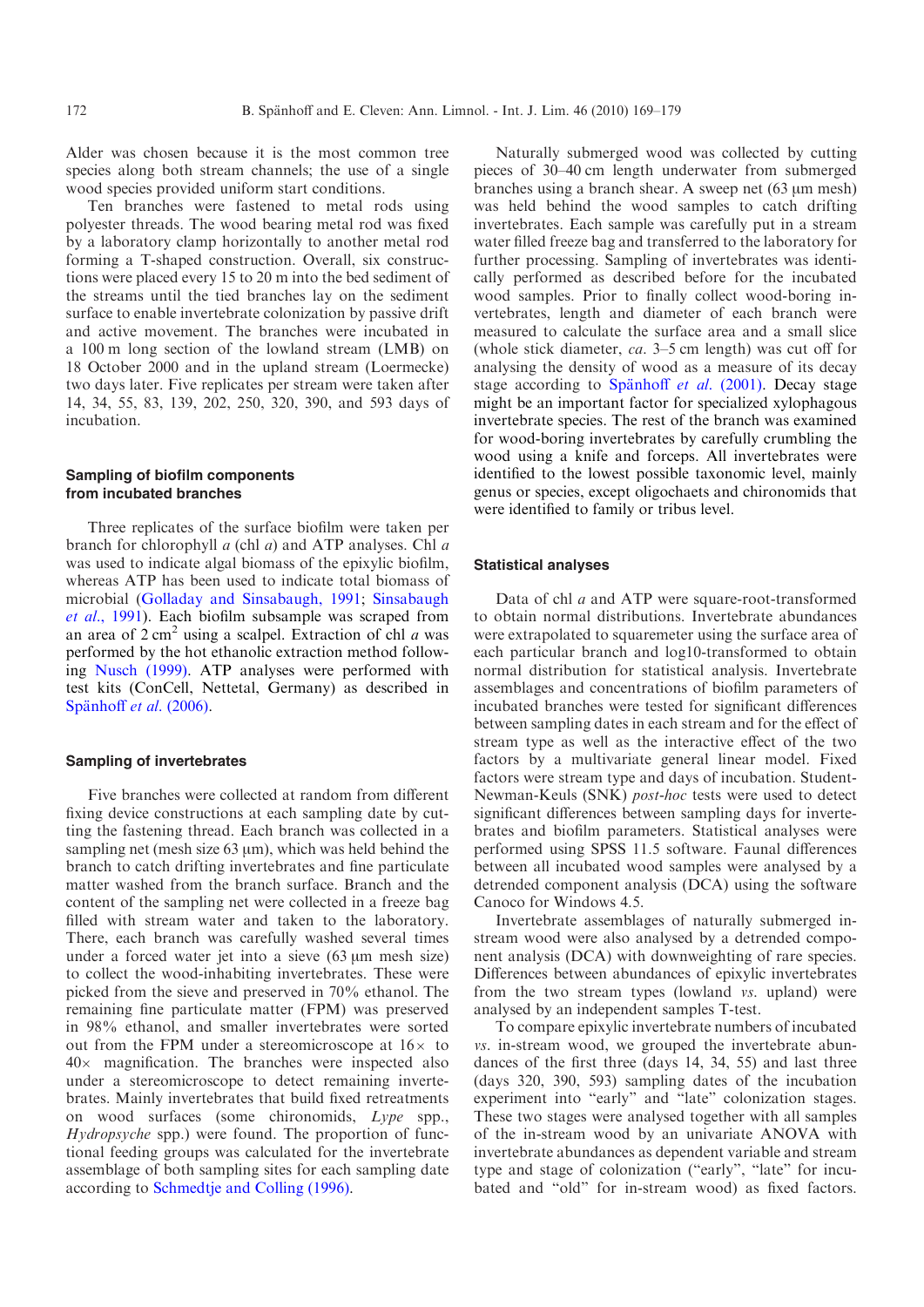| Independent variable                    | Dependent variable | Type III SS | d.f.        | <i>F</i> -statistic | P-value |
|-----------------------------------------|--------------------|-------------|-------------|---------------------|---------|
| Stream type                             | ATP                | 0.025       |             | 7.13                | 0.010   |
|                                         | Chlorophyll $a$    | 0.317       |             | 2.86                | 0.096   |
|                                         | Invertebrates      | 0.423       |             | 7.78                | 0.007   |
| Days of incubation                      | <b>ATP</b>         | 0.012       | 9           | 3.38                | 0.002   |
|                                         | Chlorophyll a      | 0.351       | 9           | 3.16                | 0.004   |
|                                         | Invertebrates      | 0.620       | 9           | 11.40               | < 0.001 |
| Stream type $\times$ days of incubation | <b>ATP</b>         | 0.007       | $\mathbf Q$ | 2.05                | 0.049   |
|                                         | Chlorophyll $a$    | 0.234       | 9           | 2.11                | 0.043   |
|                                         | Invertebrates      | 0.310       | 9           | 5.71                | < 0.001 |

<span id="page-4-0"></span>Table II. Summary of multivariate general linear model analyses for the effect of stream type and days of incubation and the interactive effects of the two factors on ATP and chl a concentrations of epixylic biofilms and invertebrates on incubated branches.



Fig. 2. Discharge regime of the study sites of the two streams during the incubation experiment.

To detect differences between stages of invertebrate colonization a Tukey's honestly significant difference post-hoc test was performed.

# **Results**

## Biofilm development on experimentally submerged wood

Development of epixylic biofilms analysed by chl a and ATP displayed different temporal patterns for both parameters and streams ([Figs. 3](#page-5-0)a and [3](#page-5-0)b). While chl a concentrations steadily decreased in the Loermecke during the first five sampling dates, chl  $a$  mainly increased in the LMB. Epixylic algal biofilm in the LMB displayed significantly higher chl *a* concentrations in comparison to wood incubated in the Loermecke on some sampling dates. Concentrations of chl a in surface scrapings peaked in May in both streams  $(2.32 \,\mu g.cm^{-2})$  in the LMB and 1.57  $\mu$ g.cm<sup>-2</sup> in the Loermecke; [Fig. 3a](#page-5-0)), thereafter decreased to 0.54  $\mu$ g.cm<sup>-2</sup> in the LMB and 0.82  $\mu$ g.cm<sup>-</sup> in the Loermecke and finally remained on these levels until the end of the study period.

To estimate microbial biomass in epixylic biofilms concentrations of ATP were measured. ATP showed similar temporal variations in the two streams with an

initial increase for 139 days and a following decrease during the summer months June and July ([Fig. 3](#page-5-0)b). However, in the Loermecke ATP concentrations peaked with 0.19  $\mu$ g.cm<sup>-2</sup> and decreased to 0.05  $\mu$ g.cm<sup>-2</sup> until the following sampling date. Epixylic biofilms from the LMB displayed a first ATP peak after 139 days of incubation as well  $(0.14 \,\mu g.cm^{-2})$ , but remained constant during the following sampling dates. Maximum concentrations were reached after 320 days in September (0.19  $\mu$ g.cm<sup>-2</sup>). Until the end of the study period dynamics of ATP concentrations in surface srapings were rather identical in both streams as displayed by almost parallel graphs after the 6th sampling date in [Figure 3b](#page-5-0).

Multivariate general linear model displayed significant effects of days of incubation for ATP and chla a concentrations. The effect of stream type was significant for ATP but not for chl a. Additionally, the interaction of stream type and days of incubation affected significantly ATP concentrations and chl a (Tab. II).

#### Invertebrate colonization of experimentally submerged wood

Wood-inhabiting invertebrate numbers peaked in both study streams after the first three months of incubation, then they decreased and showed significant fluctuations during the rest of the study period. Numbers were generelly higher in the LMB than those of the Loermecke with the exception of two sampling dates [\(Fig. 4](#page-5-0)). Invertebrate numbers ranged between max.  $34140 \pm 8120$  ind.m<sup>-1</sup> and min.  $2903 \pm 754$  ind.m<sup>-2</sup> in the LMB, whereas the range in the Loermecke was between max.  $18887 \pm$ 3275 ind.m<sup>-2</sup> and  $1409 \pm 654$  ind.m<sup>-2</sup>. Statistical analyses by the multivariate general linear model with subsequent *post-hoc* test revealed a more fluctuating temporal dynamic of invertebrate colonization in the LMB compared to the Loermecke [\(Fig. 4\)](#page-5-0). Furthermore, invertebrate numbers were significantly affected by stream type, days of incubation and the interaction of the two factors (Tab. II).

Chironomids were the main colonizers of woody debris in both streams, accounting sometimes up to 90% of the wood-inhabiting invertebrate assemblages. Orthocladiinae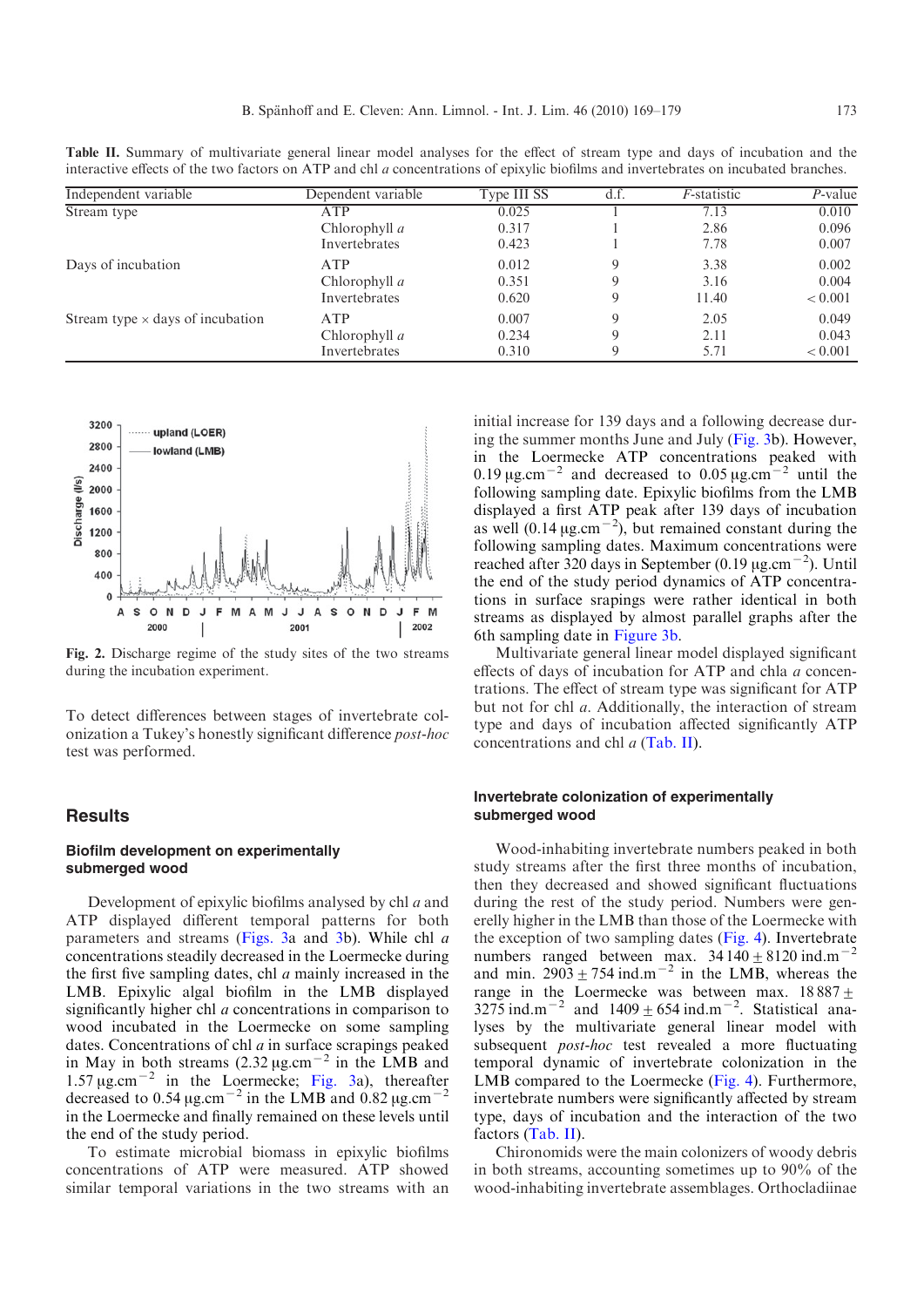<span id="page-5-0"></span>

Fig. 3. Temporal dynamics of chl a and ATP concentrations of epixylic biofilms from the study streams  $(LMB =$ lowland; Loermecke=upland). Asterisks denote significant differences between the two streams on the same sampling date (\*  $p < 0.05$ ; \*\*  $p < 0.01$ ). Different letters indicate significant differences bewteen sampling dates in the particular stream ( $p < 0.05$ ), no differences of ATP concentrations were detected in the LMB.

was the dominant subfamily of the chironomid community in both streams (51% in the LMB, 77% in the Loermecke). Chironomini and Tanytarsini reached much higher numbers in the lowland stream whereas Tanypodinae were more numerous on wood in the upland stream.

Multivariate statistics displayed distinct differences between the wood-colonizing invertebrate assemblages of the two streams. Results of the DCA showed all sampling dates from the LMB and the Loermecke spatially separated along the first axis that explained 41.0% of the variance of species data (Fig. 5). The second axis explained only 7.9% of the variance of species data and separated the sampling dates by the mean number of invertebrates found on the incubated branches. Thus, main difference between wood-inhabiting invertebrate assemblages was explained by the stream type and to some extent by the duration of incubation.

Composition of functional feeding groups was also distinctly different between the two invertebrate assemblages. Grazers represent the dominant feeding group on woods incubated in the Loermecke, whereas collector/ gatherer and grazer were dominant in the LMB ([Fig. 6](#page-6-0)). Proportion of predators, mainly small predatory Diptera



Fig. 4. Temporal dynamics of epixylic invertebrates from the study streams  $(LMB =$ lowland; Loermecke = upland). Asterisks denote significant differences between the two streams on the same sampling date (\*  $p < 0.05$ ; \*\*  $p < 0.01$ ). Different letters indicate significant differences bewteen sampling dates in the particular stream ( $p < 0.05$ ).



Fig. 5. DCA of invertebrate assemblages from all sampling dates (numbers indicate the time series of samples) of both streams (upland: LOER=Loermecke, lowland: LMB=Ladberger Muehlenbach).

(Empididae) and Hydrachnidia, became remarkably high on two sampling dates in the Loermecke when total abundances of invertebrates were low. Oligochaets were the main collector/gatherer in the LMB. Numbers of filterer, mainly Tanytarsini and hydropsychid caddisfly larvae, were higher on the wood surfaces from the LMB compared to the Loermecke. Shredders were generally less abundant in both streams, however, they reached higher numbers during the summer months in the LMB. Finally, the proportion of shredders remained relatively constant on woods from the Loermecke (2.3–7.5%) during the whole study period ([Fig. 6\)](#page-6-0).

#### Wood-inhabiting invertebrates of naturally submerged in-stream wood

Invertebrate numbers differed distinctly between the streams with significantly lower abundances on submerged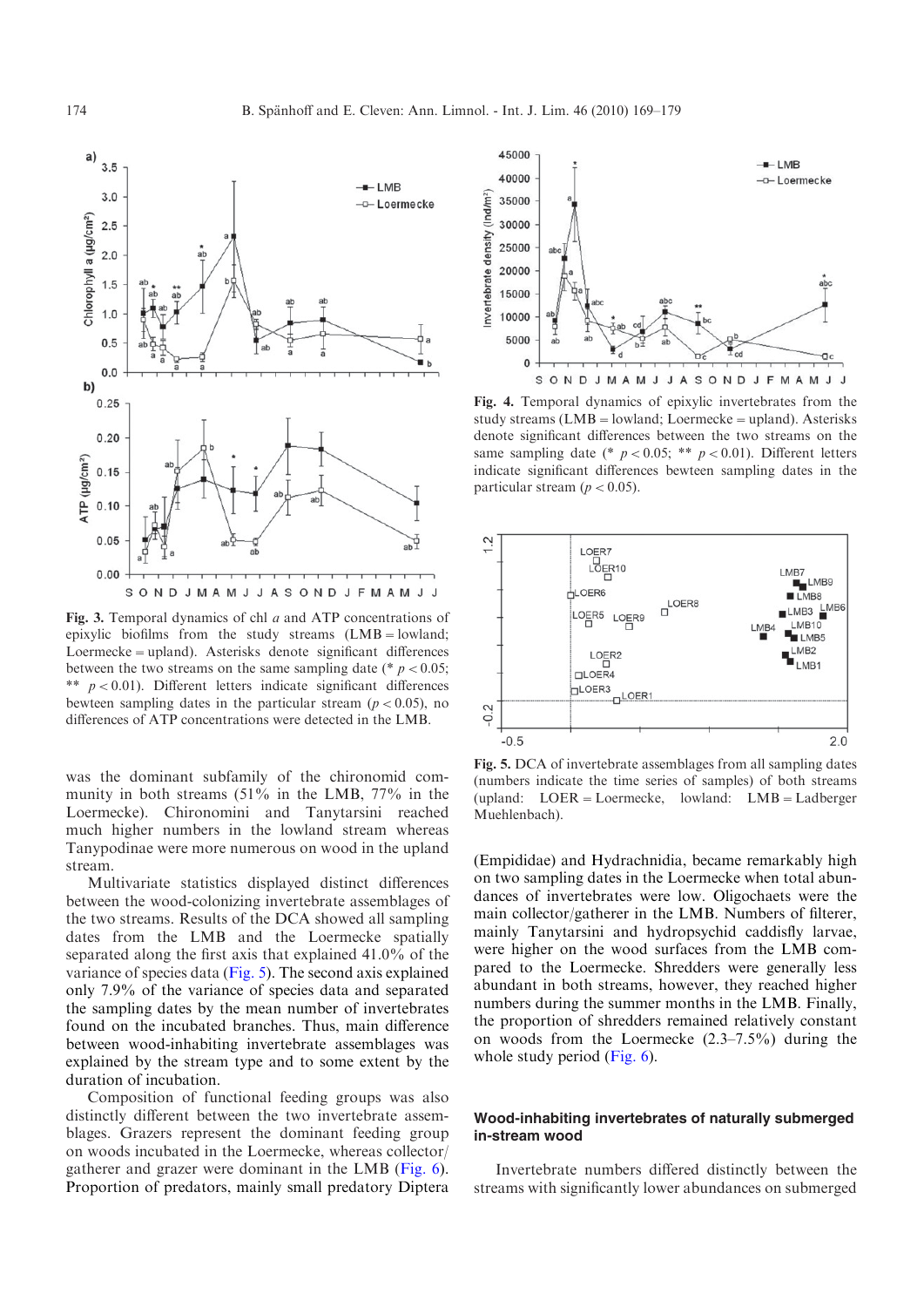<span id="page-6-0"></span>Table III. Invertebrate abundances (ind.m<sup>-2</sup>, mean  $\pm$  SD, N = 5) and proportion (%) of taxonomic groups on in-stream wood samples from upland and lowland streams. Significant differences bewteen lowland and upland streams were denoted by \*  $(p < 0.01)$ . (Oth. = Others incl. Nematoda, Plathelminthes, Hirudinea, Megaloptera, Moll. = Mollusca, Oligo. = Oligochaeta, Crust.=Crustacea, Eph.=Ephemeroptera, Plec.=Plecoptera, Col.=Coleoptera, Trich.=Trichoptera, Dip.=Diptera.) Abbrevations for the streams are given in Methods.

| <b>Streams</b> | Invertebrates    | Oth. | Moll. | Oligo. | Crust. | Acari | Eph. | Plec. | Col. | Trich. | Dip. |
|----------------|------------------|------|-------|--------|--------|-------|------|-------|------|--------|------|
| Upland         | $1723 + 206$     |      |       |        |        |       |      |       |      |        |      |
| B              | $2068 + 268$     | 7.7  | 0.4   | 7.1    | 2.5    | 3.7   | 4.9  | 1.3   | 0.2  | 3.0    | 69.1 |
| S              | $2263 + 646$     | 0.2  | 0.3   | 9.9    | 0.1    | 9.9   | 2.8  | 2.0   | 14.2 | 4.1    | 56.6 |
| H              | $1582 + 267$     | 1.0  | 0.2   | 16.5   | 0.0    | 6.4   | 9.0  | 3.6   | 3.3  | 17.9   | 42.2 |
| L              | $980 + 185$      | 0.0  | 0.0   | 11.1   | 0.0    | 2.3   | 1.7  | 26.1  | 1.2  | 1.0    | 56.6 |
| Lowland        | $5533 + 1096*$   |      |       |        |        |       |      |       |      |        |      |
| V              | $7669 + 1742$    | 0.1  | 0.0   | 15.5   | 0.9    | 5.9   | 1.2  | 0.0   | 2.7  | 14.7   | 59.2 |
| <b>GX</b>      | $10\,422 + 2518$ | 0.0  | 0.0   | 7.9    | 0.1    | 1.0   | 0.1  | 3.2   | 0.2  | 3.4    | 84.1 |
| E              | $2094 + 490$     | 8.5  | 0.3   | 40.1   | 2.4    | 8.9   | 6.9  | 0.1   | 3.1  | 15.0   | 14.7 |
| <b>GB</b>      | $1949 + 542$     | 9.0  | 19.9  | 2.9    | 18.2   | 16.8  | 0.4  | 0.0   | 3.2  | 5.6    | 24.0 |



Fig. 6. Functional feeding groups of epixylic invertebrate assemblages on each sampling date from the a) lowland (LMB) and b) upland (Loermecke) stream during the incubation experiment.

wood collected from upland streams (Tab. III). Lowest numbers of invertebrates ranging from 594 ind.m<sup> $-2$ </sup> to 1482 ind.m<sup> $-2$ </sup> were found on in-stream wood from the Loermecke, which is in contrast to the much higher numbers shortly after the start of the incubation experiment, but very similar to the numbers of invertebrates towards the end of the incubation experiment (see [Fig. 4\)](#page-5-0).

Variability of invertebrate assemblages between samples from one and the same stream were mainly low.



Fig. 7. DCA of invertebrate assemblages from all in-stream wood samples. Open symbols display upland streams  $(L = L$ oermecke,  $B = B$ ieberbach,  $H = Heve$ ,  $S = GroBe$  Schmalenau), closed symbols display lowland streams  $(GX = Gauxbach, V = Vechte,$  $E =$ Eltingmuehlenbach,  $GB =$ Gellenbach).

However, no clear differences between epixylic invertebrate assemblages of upland versus lowland streams could be detected by multivariate statistics (Fig. 7). Results of the DCA explained only 11.7% of the variance of species data by the first and 7.9% by the second axis, stressing the heterogeneity of the samples. Taxonomic composition of invertebrate assemblages was different between streams of the same type (lowland and upland). Diptera (mainly Chironomidae) were the dominant group on all wood samples from upland streams, however, differences within other insect and non-insect groups were common. While Coleoptera made up to 14% of the invertebrates on woods from the Große Schmalenau (S), they were negligible within the epixylic fauna of the Heve (H), Loermecke (L) and Bieberbach (B). In these streams other groups, such as Plecoptera or Trichoptera, were more dominant (Tab. III).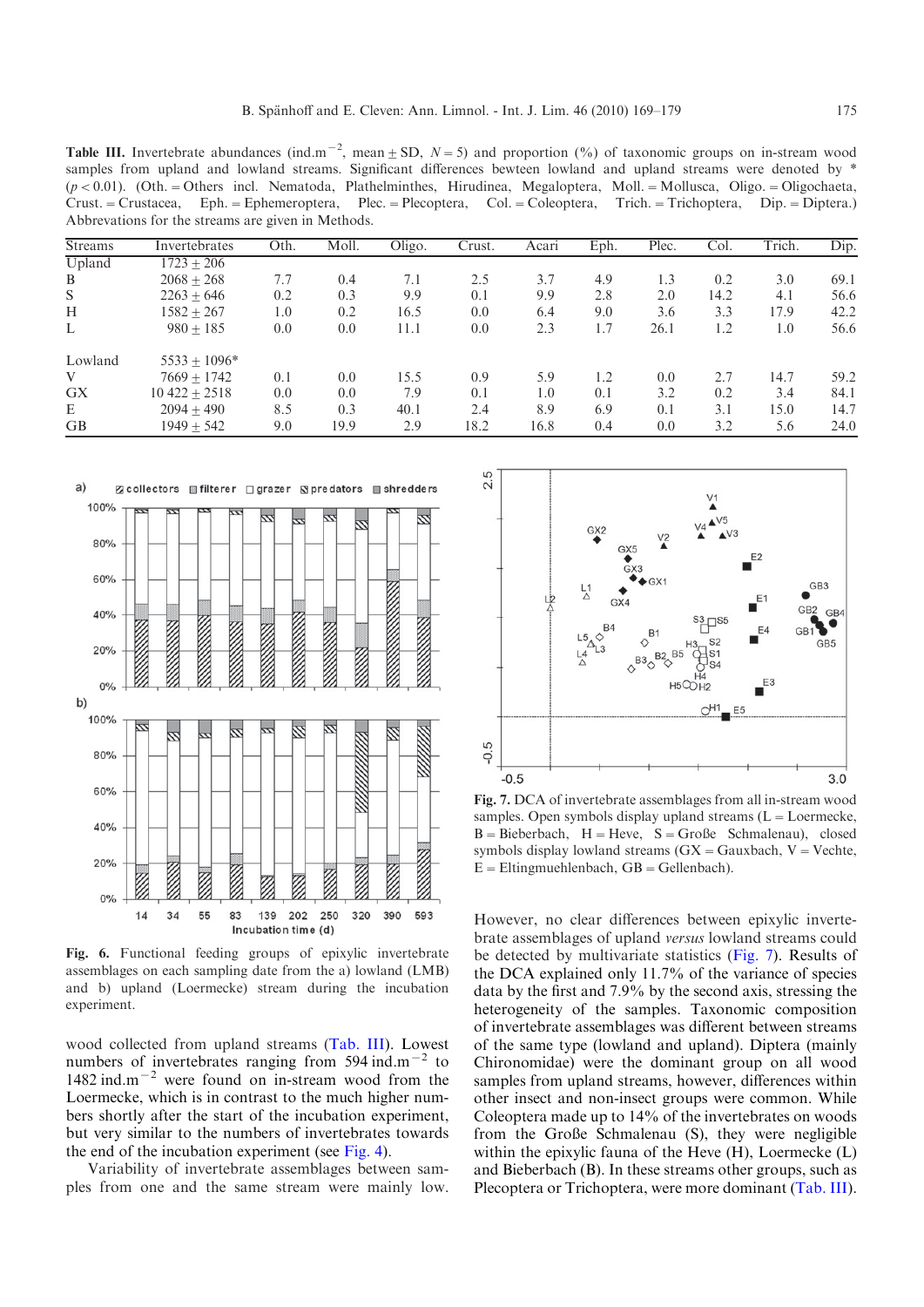| Table IV. Summary of the univariate ANOVA on the effect of stream type, stage of colonization ("early" and "late" for incubated |  |  |  |  |
|---------------------------------------------------------------------------------------------------------------------------------|--|--|--|--|
| branches, "old" for in-stream wood), and their interactions on the numbers of wood-inhabiting invertebrates found on incubated  |  |  |  |  |
| and resident in-stream branches from upland and lowland streams.                                                                |  |  |  |  |

| Independent variable                       | Type III SS | <i>F</i> -statistic | P-value          |
|--------------------------------------------|-------------|---------------------|------------------|
| Stream type                                | 0.912       |                     | 0.012            |
| Stage of colonization                      | 1.741       | 42.34               | $\epsilon$ 0.001 |
| Stream type $\times$ stage of colonization |             |                     | 0.286            |

Samples from the Eltingmuehlenbach (E) displayed high proportions of oligochaets. Gellenbach (GB) samples yield high numbers of the gastropod Potamopyrgus antipodarum, the amphipod Gammarus pulex and water mites ([Tab. III\)](#page-6-0).

Truly xylophagous species that bore into deeper wood layers were found only occasionally in branches with softened surface and densities lower than 0.4 (density of branches ranged from 0.15, representing wood in advanced state of decay, to 0.56, representing almost undecayed wood). Wood boring invertebrates were the chironomids Stenochironomus sp. and Symposiocladius lignicola, as well as the limoniid Lipsothrix sp. The xylophagous larvae of the caddisfly Lype spp. were found in all streams without preferences for distinct decay stages of wood but in higher numbers on wood from lowland streams.

Although significance of the multivariate statistics was rather weak, similarity between invertebrate communities of neighbouring streams was higher than between more distant streams. Among lowland wood-inhabiting invertebrate assemblages from the Große Schmalenau (S) and Heve (H) displayed highest similarity among the upland streams [\(Fig. 7](#page-6-0)). The other streams were characterised by more specific invertebrate assemblages, however, the Eltingmuehlenbach (E) showed the highest variability of invertebrate assemblages between the samples [\(Fig. 7](#page-6-0)).

Finally, the numbers of invertebrates inhabiting instream wood were significantly lower than the abundances of invertebrates found on incubated branches during the first two months ( $p < 0.001$ , Tukey's honestly significant difference *post-hoc* test). No significant differences  $(p=0.618)$  could be detected between in-stream wood inhabiting invertebrates and the abundances found on incubated branches after approximately one year of incubation (Tab. IV).

## **Discussion**

## Epixylic biofilm development on incubated alder branches

Driving factors of periphyton biofilm dynamics in streams reported so far were light availability and water temperature [\(Kiffney](#page-10-0) et al., 2003), dissolved nutrient concentrations ([Tank and Dodds, 2003](#page-10-0)), grazing by invertebrates ([Eggert and Wallace, 2007\)](#page-9-0) and moving sediments that abrades periphyton during peak flow events [\(Biggs](#page-9-0) et al.[, 1999\)](#page-9-0). Epixylic biofilms in both study streams reached maximum concentrations of chl a in May when temperature became warmer and sun light reached the stream bottom as canopy was not fully closed, yet. Higher concentrations of dissolved nutrients in the lowland stream enabled a faster initial algal growth in epixylic biofilms. Nevertheless, chl  $\alpha$  values were not significantly different between the streams after 139 days of incubation, when other factors, like shading, grazing by invertebrates, sedimentation of sand and abrasion, likely controlled the biofilm development in the two streams.

Studies measuring chl *a* from biofilms on experimentally submerged branches are rare as often standardized wood surrogates like blocks, veneers or dowels were used. Chl a values reported in studies using wood surrogates ranged from a mean value of  $0.09 \mu g.cm^{-2}$  [\(Robertson](#page-10-0) *et al.*[, 2001\)](#page-10-0) to 86.4  $\mu$ g.cm<sup>-2</sup> (Bond *et al.*[, 2006](#page-9-0)). In both studies blocks of red gum (Eucalyptus camaldulensis) were experimentally introduced in Australian streams. [Bowen](#page-9-0) et al. [\(1998\)](#page-9-0) introduced branches for 52 weeks in the littoral of two lakes in Canada and measured mean epixylic chl *a* concentrations between ca. 0.45  $\mu$ g.cm<sup>-2</sup> and 12.5  $\mu$ g.cm<sup>-2</sup> (both values were estimated from a figure). Chl a values from epixylic biofilms of pine branches incubated into the Ladberger Muehlenbach ranged from 0.18  $\mu$ g.cm<sup>-2</sup> after 487 days to 1.45  $\mu$ g.cm<sup>-2</sup> after 202 days (Spänhoff et al., 2006), corresponding well to the range found in the present study. However, chl a concentrations of epixylic biofilms in the present study were at the lower end of the range of values reported in former studies (e.g. [Bowen](#page-9-0) et al., 1998; [Tank and Dodds, 2003,](#page-10-0) [Collier, 2004;](#page-9-0) [Smokorowski](#page-10-0) et al., 2006), but direct comparisons between the studies were difficult. Beside the fact that different laboratory methods for analysis of chl a concentrations were used in the studies, the differences could be also explained by specific parameters of the sampling sites (lakes versus streams, fast versus slow flowing sites, dissolved nutrient concentrations and temperature, shading by canopy, grazing pressure by invertebrates) and the use of different wood substrates (small veneers, ice-cream sticks, dowels, wood blocks, natural branches), designs of incubation (depth of exposition, incubation in mesh bags, incubation near to the banks) and methods to remove biofilm from the wood surfaces (scraping, brushing, using whole wood piece).

ATP has been rarely used to characterise biofilms on submerged wood surfaces, although Kooij et al. [\(1995\)](#page-10-0) showed that biofilm formation rates on surfaces can be obtained by ATP analysis as a function of time.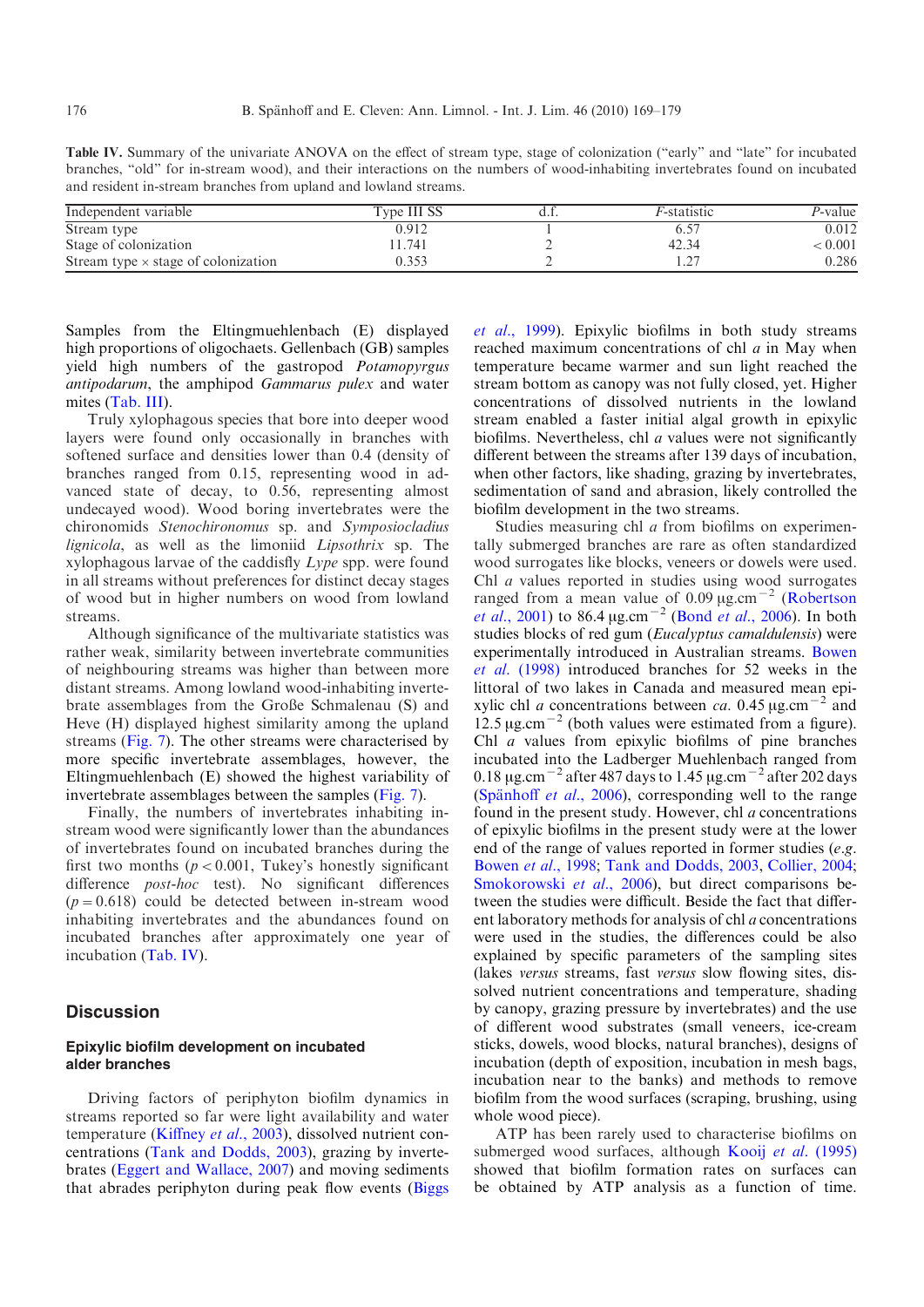Concentrations of ATP from epixylic biofilms reported in previous studies correspond well to our results ([Golladay](#page-9-0) [and Sinsabaugh, 1991](#page-9-0); [Sinsabaugh](#page-10-0) et al., 1991; Spänhoff et al.[, 2006](#page-10-0)). Remarkable were the relatively similar temporal dynamics of ATP in epixylic biofilms in the two streams, but interpretation of ATP dynamics in the present study is difficult as ATP values might not only represent the microbial biofilm. Scrapings from the wood surfaces could include beside bacteria and algae also superficially grown fungal hyphae as well as deposited organic matter and meiofauna components like protozoans, small nematodes, tardigrada and rotatoria. However, no significant relationships between chl a and ATP concentrations in biofilms were found during the study period. Thus, ATP concentrations in biofilms seem to be more independent from those factors influencing algal biofilms.

Our results showed that epixylic biofilms on incubated branches in both streams were influenced by the stream type and the duration of incubation. No significant effect of invertebrate numbers on biofilm parameters during the whole study period could be detected but increasing invertebrate numbers during the first 55 days of incubation might have suppressed the initial biofilm development indicated by maximum concentrations of chl  $a$  and ATP after peaks of invertebrate numbers on wood surfaces in both streams. Another factor likely influencing epixylic biofilm growth in the LMB was the flashy discharge regime, that often leads to a scouring of sand sediments negatively affecting surface biofilms by abrasion (Spanhoff et al.[, 2006](#page-10-0)). This effect of moving sand sediments on primary production has been also reported by [Atkinson](#page-9-0) et al. [\(2008\).](#page-9-0) However, the impact of discharge on biofilm and invertebrate numbers could not be evidenced by statistical analyses. Nutrient limitation of epixylic biofilm growth could be excluded for the LMB, due to high concentrations of dissolved nutrients during the whole study period, which is also expressed by up to  $10\times$  higher maximum chl a concentrations in the water column  $(24.9 \,\mu g.L^{-1})$  compared to the Loermecke  $(1.9 \,\mu g.L^{-1})$ . The limited availability of dissolved nutrients most likely explain the lower chl a concentrations of epixylic biofilms in the Loermecke. Low chl a concentrations in the water column and slower mass loss of branches incubated in the Loermecke compared to the LMB (Spänhoff and Meyer, [2004](#page-10-0)) supported the nutrient limitation hypothesis.

#### Invertebrate colonization of incubated alder branches

Initial colonization of newly introduced substrates by invertebrates takes place very rapidly in streams [\(Mackay,](#page-10-0) [1992](#page-10-0)). This holds true for the present study in which invertebrate numbers peaked on introduced branches after 34 days in the Loermecke and 55 days in the LMB. The observed temporal pattern of colonization in both streams was characterized by rapid immigration (very likely by drift) and accumulation of mainly small individuals on branch surfaces during the first weeks of incubation. Abiotic factors and competition regulating invertebrate numbers seemed to be of minor importance during this initial colonization period. Thereafter, invertebrate numbers decreased rapidly and fluctuated in both streams. Especially the number of small chironomid larvae and Nematoda decreased significantly in both streams. Additionally, the number of small nemourid and baetid larvae decreased in the Loermecke. The lowest numbers of invertebrates coincided with hydrological events typical for the two streams. Increased discharges were most common in the LMB during January to March which explains the lowest invertebrate numbers in the March samples. Thus, the decrease of invertebrate numbers on incubated branches in the lowland stream (LMB) coincided with a distinct increase in discharge. While the mean discharge during a three day period before the first three sampling dates ranged between 190 and 260  $\rm L.s^{-1}$ , the mean value before the sampling date in January was 530 L.s<sup>-1</sup> ([Fig. 2\)](#page-4-0). In contrast, extreme low flow events were common in the Loermecke during August and September as this stream is characterised by sections of karst geology. The very low number of invertebrates in the September sample was found during periods of very low flows [\(Fig. 2](#page-4-0)).

The composition of functional feeding groups was different between wood-inhabiting assemblages of invertebrates from the two streams. Grazers were dominant in both streams, but in the lowland sand stream the numbers of collectors was distinctly higher compared to the upland stream. This is reflected by the overall composition of invertebrates from the streams, as grazers are dominant in the gravel stream Loermecke and collectors inhabit preferably the sand sediment of the lowland stream. Taxonomic composition of wood-inhabiting invertebrate assemblages was different between streams as shown by multivariate statistics and explained by different physical properties of the stream types. The differences in the hydrological regime of the two streams lead to different temporal patterns of biofilm development and invertebrate colonization, but the main stages of "rapid initial colonization of an uncolonized substrate by invertebrates" and thereafter "reaching a state of moderately fluctuating equilibrium of invertebrate numbers" could be observed in both streams.

## Invertebrates inhabiting natural in-stream wood of lowland and upland streams

Submerged wood from the streams displayed different assemblages of wood-inhabiting invertebrates. There was no clear pattern that separated lowland from upland streams, as each stream displayed a rather specific invertebrate fauna on submerged wood. However, sampling sites of neighbouring streams displayed mainly a higher similarity between taxonomic composition of invertebrates from submerged wood than sites that were more spatially separated. Nevertheless, multivariate statistics explained only a small percentage of variance between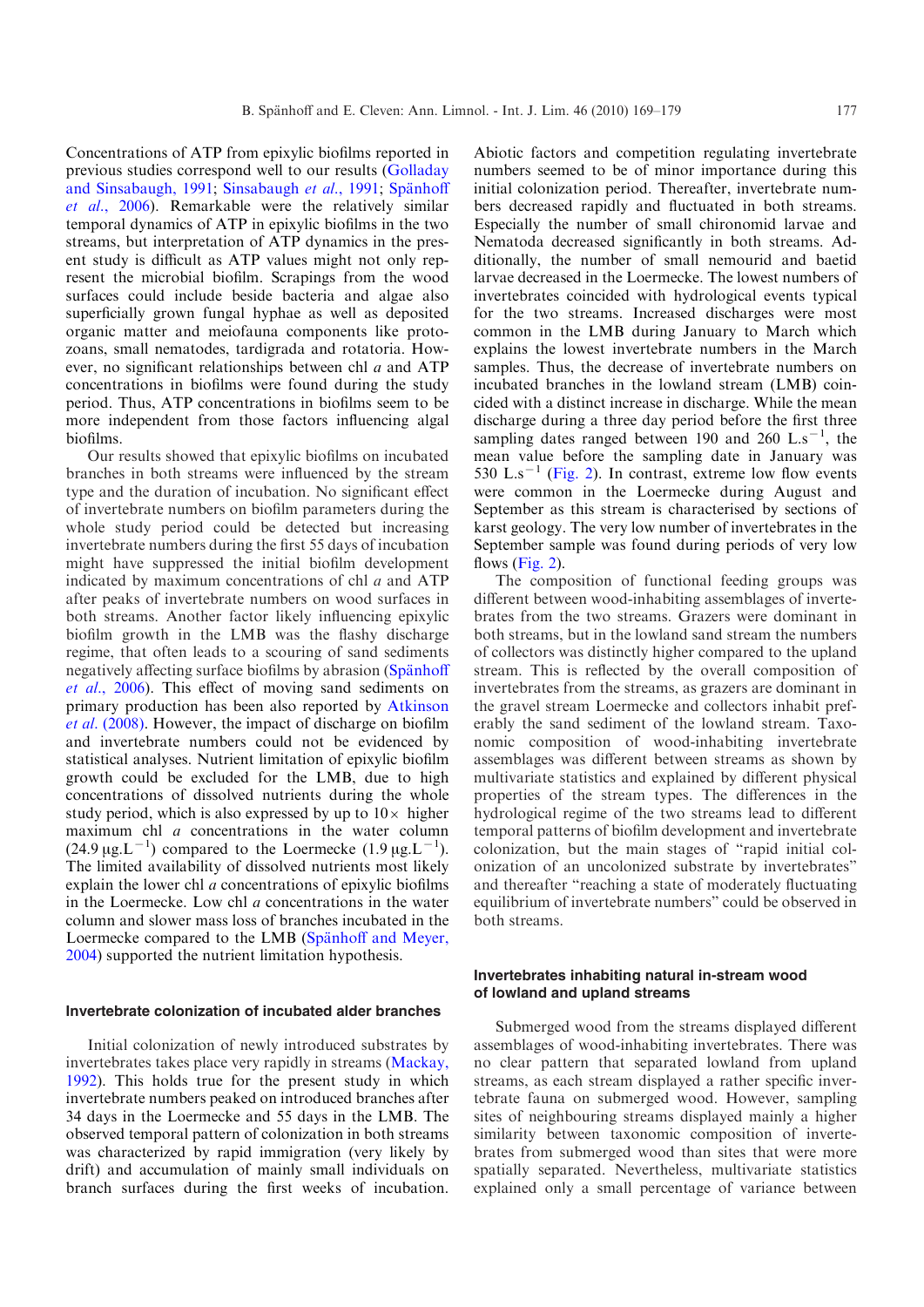<span id="page-9-0"></span>the samples. Number of sample replicates and a single sampling date were not sufficient for detailed statistical analysis of taxonomical differences between wood-inhabiting assemblages. The investigation of the wood-inhabiting invertebrate assemblages of the same streams during spring showed very similar results [\(Homermann, 2001](#page-10-0)). However, other factors that were not investigated during this and the unpublished study by [Homermann \(2001\)](#page-10-0) might be as well important for the taxonomic composition of wood-inhabiting invertebrate assemblages as the stream type.

Overall, colonization density of invertebrates from natural in-stream wood was mainly lower compared to those from the incubation experiment. However, the differences became much smaller towards the end of the incubation experiment, when stream specific factors such as hydrology and interspecific competition controlled the numbers of wood-inhabiting invertebrates.

## Conclusion

Indications for stream specific patterns of wood colonization by aquatic invertebrates and biofilm development were found. First of all, newly introduced wood is rapidly colonized by invertebrates in both stream types, but the very high colonization densities that were reached rapidly after incubation of the branches did not represent the colonization densities of invertebrates on long-term submerged wood. This should be considered for the time scale of future studies on invertebrate colonization of experimentally incubated wood in streams. Secondly, colonization of submerged wood by invertebrates seemed to be strongly affected by the hydrological regime of the stream.

Patterns of epixylic biofilm development were different between the two stream types, as algae, bacteria and other biofilm components depend on abiotic stream properties and biotic factors like invertebrate feeding. The temporal and spatial variability of epixylic biofilms in different streams seems to be so high, factors affecting the woodinhabiting biocoenosis so diverse and abiotic and biotic interactions so complex, that it is very difficult to draw general conclusions on colonization patterns of biofilms on submerged wood in streams.

The present study gave some evidence that the initial phase of invertebrate colonization are similar for different stream types, but this was tested for undecayed branches of rather uniform length and shape in two streams, only. In-stream wood samples, that covered a larger range of wood substrates in different stages of decay showed a large heterogeneity of invertebrate assemblages in streams which stresses the important role of submerged wood for species biodiversity in stream ecosystems.

Acknowledgements. Many thanks to Gudrun Schulze for her support in laboratory work and collecting of invertebrates from the in-stream wood samples. The manuscript was greatly improved by many helpful advices of two anonymous reviewers.

#### **References**

- Atkinson B., Grace M.R., Hart B.T. and Vanderkruk K.E.N., 2008. Sediment instability affects the rate and location of primary production and respiration in a sand-bed stream. J. N. Am. Benth. Soc., 27, 581–592.
- Benke A.C. and Wallace J.B., 2003. Influence of wood on invertebrate communities in streams and rivers. In: Gregory S.V., Boyer K.L. and Gurnell A.M. (eds.), The ecology and management of wood in world rivers, American Fisheries Society Symposium, 37, Bethesda, Maryland, 149–177.
- Benke A.C., van Arsdall T.C. and Gillespie D.M., 1984. Invertebrate productivity in a subtropical blackwater river: the importance of habitat and life history. Ecol. Monogr., 54, 25–61.
- Biggs B.J.F., Smith R.A. and Duncan M.J., 1999. Velocity and sediment disturbance of periphyton in headwater streams: biomass and metabolism. J. N. Am. Benth. Soc., 18, 222–241.
- Bond N.R., Sabater S., Glaister A., Roberts S. and Vanderkruk K., 2006. Colonisation of introduced timber by algae and invertebrates, and its potential role in aquatic ecosystem restoration. Hydrobiologia, 556, 303–316.
- Bowen K.L., Kaushik N.K. and Gordon A.M., 1998. Macroinvertebrate communities and biofilm chlorophyll on woody debris in two Canadian shield lakes. Arch. Hydrobiol., 141, 257–281.
- Cleven E.J., 1999. An improved method of taking cores in sandy sediments. Arch. Hydrobiol., 147, 65-72.
- Cleven E.J. and Meyer E.I., 2003. A sandy hyporheic zone limited vertically by a solid boundary. Arch. Hydrobiol., 157, 267–288.
- Collier K.J., 2004. Invertebrate community dynamics in softbottomed streams of northern New Zealand: a spatiotemporal hierarchy. New Zeal. J. Mar. Fresh., 38, 1–18.
- Collier K.J. and Halliday J.N., 2000. Macroinvertebratewood associations during decay of plantation pine in New Zealand pumice-bed streams: stable habitat or trophic subsidy? J. N. Am. Benth. Soc., 19, 94–111.
- Eggert S.L. and Wallace J.B., 2007. Wood biofilm as a food resource for stream detritivores. Limnol. Oceanogr., 52, 1239–1245.
- Elosegi A., Diez J.R. and Pozo J., 1999. Abundance, characteristics, and movement of woody debris in four Basque streams. Arch. Hydrobiol., 144, 455–471.
- Elosegi A., Diez J.R. and Pozo J., 2007. Contribution of dead wood to the carbon flux in forested streams. Earth Surf. Process. Landforms, 32, 1219–1228.
- Giller S. and Malmqvist B., 1998. The Biology of Streams and Rivers, Oxford University Press, Oxford, 296 p.
- Golladay S.W. and Sinsabaugh R.L., 1991. Biofilm development on leaf and wood surfaces in a boreal river. Freshw. Biol., 25, 437–450.
- Gulis V., Suberkropp K. and Rosemond A.D., 2008. Comparison of fungal activities on wood and leaf litter in unaltered and nutrient-enriched headwater streams. Appl. Environ. Microbiol., 74, 1094–1101.
- Hax C.L. and Golladay S.W., 1998. Flow disturbance of macroinvertebrates inhabiting sediments and woody debris in a prairie stream. Am. Mid. Nat., 139, 210–223.
- Hoffmann A. and Hering D., 2000. Wood-associated macroinvertebrate fauna in Central European streams. Int. Rev. Hydrobiol., 85, 25–48.